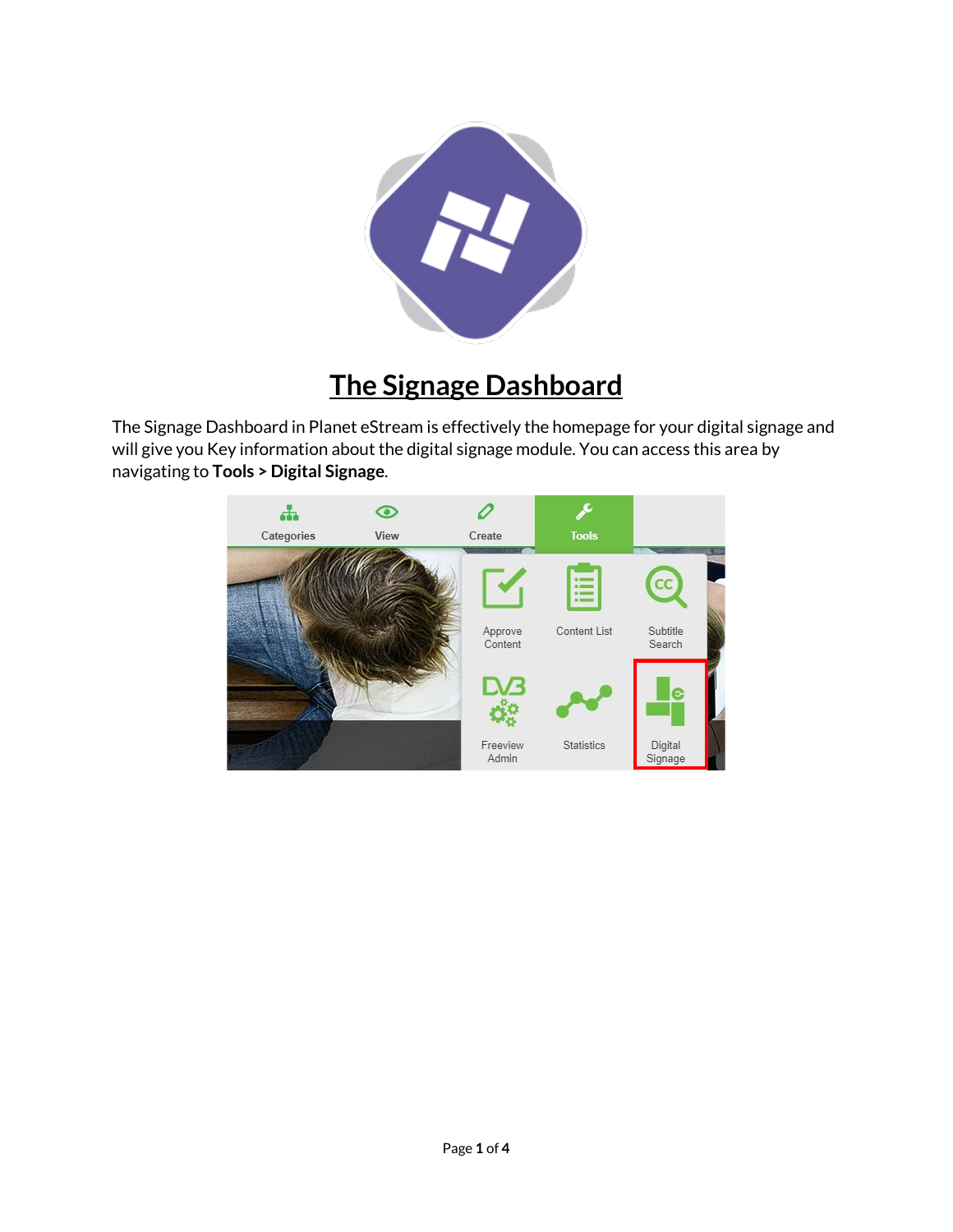Here is an example of the Dashboard. The top navigation for all of the Digital Signage functionality is at the top and then the rest of the Dashboard is separated in three sections; **Signage Player Overview, Recent Items and Notifications.**



**Signage Player Overview** gives you an overview of your Digital Signage Players, which are the pieces of hardware connected to each of your screens. This are covered in more detail in the Signage Player guide.

You can filter the overview by Online/ Offline players, Zones or Signage Player name and then Manage, Reset or Restart individual Signage Players.

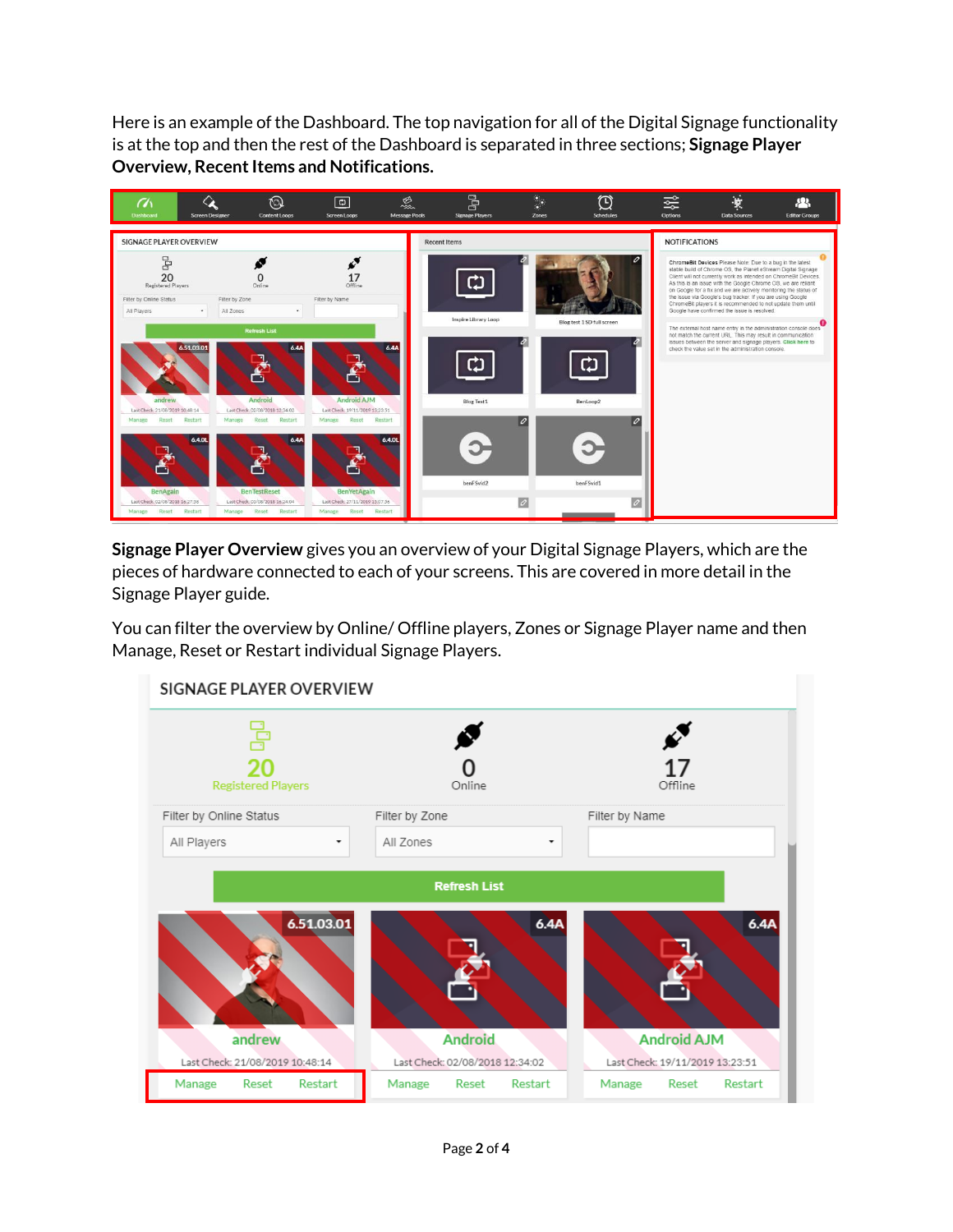In the middle of your Dashboard you can see **Recent Items.** This area will display recently created or modified Screen Designs, Screen Loops, Content Loops or Message pools that are relevant to you as a user.

Admins can see all recent items whereas members with restricted permissions to just edit certain content will only see those pools of content.

To modify a recent item, click on the pencil icon.